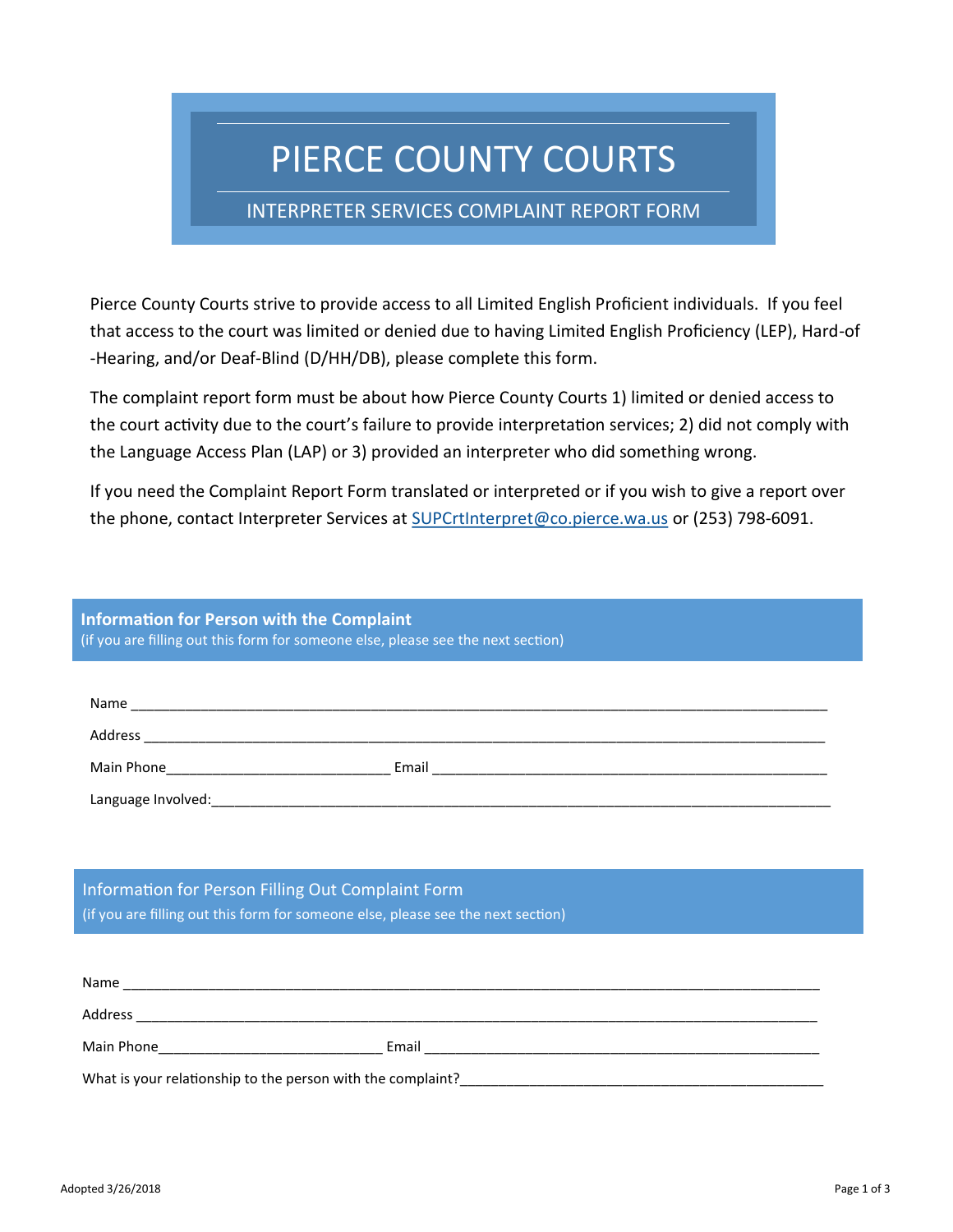#### **Information about the Interpreter (if applicable)**

Please give us as much information as you can about the interpreter.

| Please give us as much information as you can about the court where the problem took place:           |  |  |
|-------------------------------------------------------------------------------------------------------|--|--|
|                                                                                                       |  |  |
|                                                                                                       |  |  |
|                                                                                                       |  |  |
| Information about how Limited English Proficiency (LEP), Hard-of-Hearing, and/or Deaf-Blind (D/       |  |  |
| HH/DB) services were not provided by the Pierce County Courts                                         |  |  |
| Please give us as much information as you can about the office where an interpreter was not provided: |  |  |
|                                                                                                       |  |  |
|                                                                                                       |  |  |

#### **Report**

Please tell us as much as you can about what happened. Add any documents that will help tell us about the problem and support the report. If you can , please include information about:

\_\_\_\_\_\_\_\_\_\_\_\_\_\_\_\_\_\_\_\_\_\_\_\_\_\_\_\_\_\_\_\_\_\_\_\_\_\_\_\_\_\_\_\_\_\_\_\_\_\_\_\_\_\_\_\_\_\_\_\_\_\_\_\_\_\_\_\_\_\_\_\_\_\_\_\_\_\_\_\_\_\_\_\_\_\_\_\_\_\_\_\_\_\_\_\_\_\_ \_\_\_\_\_\_\_\_\_\_\_\_\_\_\_\_\_\_\_\_\_\_\_\_\_\_\_\_\_\_\_\_\_\_\_\_\_\_\_\_\_\_\_\_\_\_\_\_\_\_\_\_\_\_\_\_\_\_\_\_\_\_\_\_\_\_\_\_\_\_\_\_\_\_\_\_\_\_\_\_\_\_\_\_\_\_\_\_\_\_\_\_\_\_\_\_\_\_ \_\_\_\_\_\_\_\_\_\_\_\_\_\_\_\_\_\_\_\_\_\_\_\_\_\_\_\_\_\_\_\_\_\_\_\_\_\_\_\_\_\_\_\_\_\_\_\_\_\_\_\_\_\_\_\_\_\_\_\_\_\_\_\_\_\_\_\_\_\_\_\_\_\_\_\_\_\_\_\_\_\_\_\_\_\_\_\_\_\_\_\_\_\_\_\_\_\_ \_\_\_\_\_\_\_\_\_\_\_\_\_\_\_\_\_\_\_\_\_\_\_\_\_\_\_\_\_\_\_\_\_\_\_\_\_\_\_\_\_\_\_\_\_\_\_\_\_\_\_\_\_\_\_\_\_\_\_\_\_\_\_\_\_\_\_\_\_\_\_\_\_\_\_\_\_\_\_\_\_\_\_\_\_\_\_\_\_\_\_\_\_\_\_\_\_\_ \_\_\_\_\_\_\_\_\_\_\_\_\_\_\_\_\_\_\_\_\_\_\_\_\_\_\_\_\_\_\_\_\_\_\_\_\_\_\_\_\_\_\_\_\_\_\_\_\_\_\_\_\_\_\_\_\_\_\_\_\_\_\_\_\_\_\_\_\_\_\_\_\_\_\_\_\_\_\_\_\_\_\_\_\_\_\_\_\_\_\_\_\_\_\_\_\_\_ \_\_\_\_\_\_\_\_\_\_\_\_\_\_\_\_\_\_\_\_\_\_\_\_\_\_\_\_\_\_\_\_\_\_\_\_\_\_\_\_\_\_\_\_\_\_\_\_\_\_\_\_\_\_\_\_\_\_\_\_\_\_\_\_\_\_\_\_\_\_\_\_\_\_\_\_\_\_\_\_\_\_\_\_\_\_\_\_\_\_\_\_\_\_\_\_\_\_ \_\_\_\_\_\_\_\_\_\_\_\_\_\_\_\_\_\_\_\_\_\_\_\_\_\_\_\_\_\_\_\_\_\_\_\_\_\_\_\_\_\_\_\_\_\_\_\_\_\_\_\_\_\_\_\_\_\_\_\_\_\_\_\_\_\_\_\_\_\_\_\_\_\_\_\_\_\_\_\_\_\_\_\_\_\_\_\_\_\_\_\_\_\_\_\_\_\_ \_\_\_\_\_\_\_\_\_\_\_\_\_\_\_\_\_\_\_\_\_\_\_\_\_\_\_\_\_\_\_\_\_\_\_\_\_\_\_\_\_\_\_\_\_\_\_\_\_\_\_\_\_\_\_\_\_\_\_\_\_\_\_\_\_\_\_\_\_\_\_\_\_\_\_\_\_\_\_\_\_\_\_\_\_\_\_\_\_\_\_\_\_\_\_\_\_\_

Your Case Number \_\_\_\_\_\_\_\_\_\_\_\_\_\_\_\_\_\_\_\_\_\_\_\_\_\_\_\_\_\_ Date of Court Hearing/Appearance\_\_\_\_\_\_\_\_\_\_\_\_\_\_\_\_\_\_\_\_\_

- Problems with being provided an interpreter when one was requested
- Problems with how the interpreter interpreted
- Problems with how the interpreter acted
- Any report you made to court staff or anyone else
- Any other person who might have seen the problem happen, or
- What you know about the interpreter that can be reported as described in the Instructions

Date \_\_\_\_\_\_\_\_\_\_\_\_\_\_\_\_\_\_\_ \_\_\_\_\_\_\_\_\_\_\_\_\_\_\_\_\_\_\_\_\_\_\_\_\_\_\_\_\_\_\_\_\_\_\_\_\_\_\_\_\_\_\_\_\_\_\_

Signature of Person with the Complaint